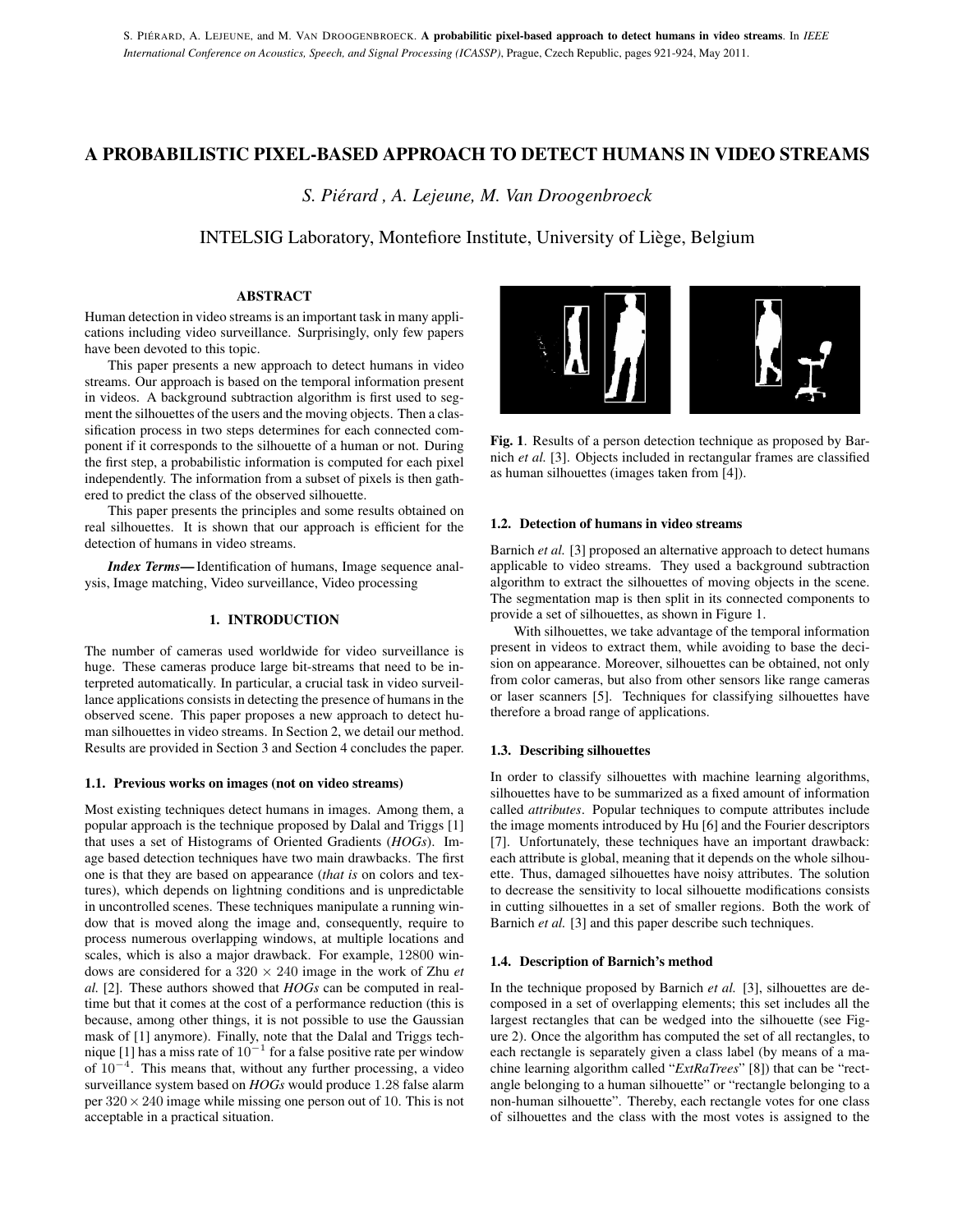

Fig. 2. Largest rectangles included in a silhouette (reproduced from [4]).

silhouette. Recently, Barnich showed in [4] that this approach yields better results than those based on Hu's moments.

From our experience we noticed that the results obtained by Barnich *et al.* are sensitive to the proportion of human silhouettes in the Learning Set (denoted *LS* hereafter). When one gives equal importance to correctly classify human and non-human silhouettes, it is imperative to keep an equal amount of human and non-human silhouettes in *LS*. In addition, we established that with non global attributes, the classes "human rectangle" and "non-human rectangle" are not separable. It turns out that the *ExtRaTrees* estimate probabilities, and that an unbalanced learning set introduces a bias in the estimate (this is further discussed in Section 2.3). In the following, we propose a new method that goes beyond the estimation of a probability to belong to a human silhouette.

# 2. OUR METHOD

Like in [3], we divide the silhouette in a set of elements. But, instead of assigning them to a class, we evaluate the probability that they originate from a human silhouette. In addition, we remove the voting scheme to replace the whole process by a two steps mechanism. First, we compute attributes for each pixel and associate a probability per pixel using *ExtRaTrees* (see Figure 3). Then, the set of computed probabilities is interpreted to predict the class of the corresponding silhouette (see Section 2.4).

#### 2.1. Towards a pixel-based approach

The reason to replace the set of largest rectangles chosen by Barnich *et al.* by pixels is threefold:

- 1. Pixel related attributes permit to evaluate a local probability map (see Figure 3).
- 2. Probability maps can help to improve the segmentation mask, for example by locating parts of the silhouette which originates from shadows.
- 3. Attributes that characterize a pixel are computed on a neighborhood of the pixel. The choice of these attributes implies an implicit choice of the neighborhood. To date, literature gives no indication on the best size of the neighborhood to be considered. Pixel-based methods are helpful for the selection of an optimal neighborhood.

#### 2.2. The attributes

It is hard to determine a prior best suited set of attributes. Therefore, we reuse the proved decomposition of silhouettes into the set of the



Fig. 3. Examples of probability maps. The upper row shows the estimated probabilities for 3 human silhouettes, and the lower one shows the probabilities for 3 non-human silhouettes. Dark and bright values respectively denote low or high probabilities for a pixel to be part of a human silhouette.



Fig. 4. Examples of attributes that are used for characterizing a pixel: (a) largest rectangle area; (b) number of rectangles; (c) sum of the areas of all rectangles; (d) largest height; (e) largest width; and (f-g) the position relative to the silhouette center of gravity.

largest included rectangles to build a robust characterization because this set of rectangles has proved to be resilient to noise. However, we derive information from this set to allocate it to pixels directly.

To each pixel contained in a silhouette, we evaluate 10 attributes from the set of all largest rectangles containing that pixel. We also consider 2 additional location attributes to encode the relative location of the pixel with respect to the center of gravity of the silhouette (see Figure 4 for a subset of these 12 attributes). Note that we don't have to measure the relevance of an attribute since the *ExtRaTrees* select the most useful attributes automatically. In addition, to avoid learning the typical size of human and non-human silhouettes, we resize and stretch all silhouettes to fit a  $100 \times 100$  pixels wide bounding box before computing the attributes.

#### 2.3. Estimation of probabilities

Let  $\eta$  be the number of attributes used to describe a pixel. Each pixel is mapped onto a point of an  $\eta$ -dimensional space S. Now, consider all possible pixels of a human silhouette. In the space  $S$ , their statistical distribution follows a Probability Density Function,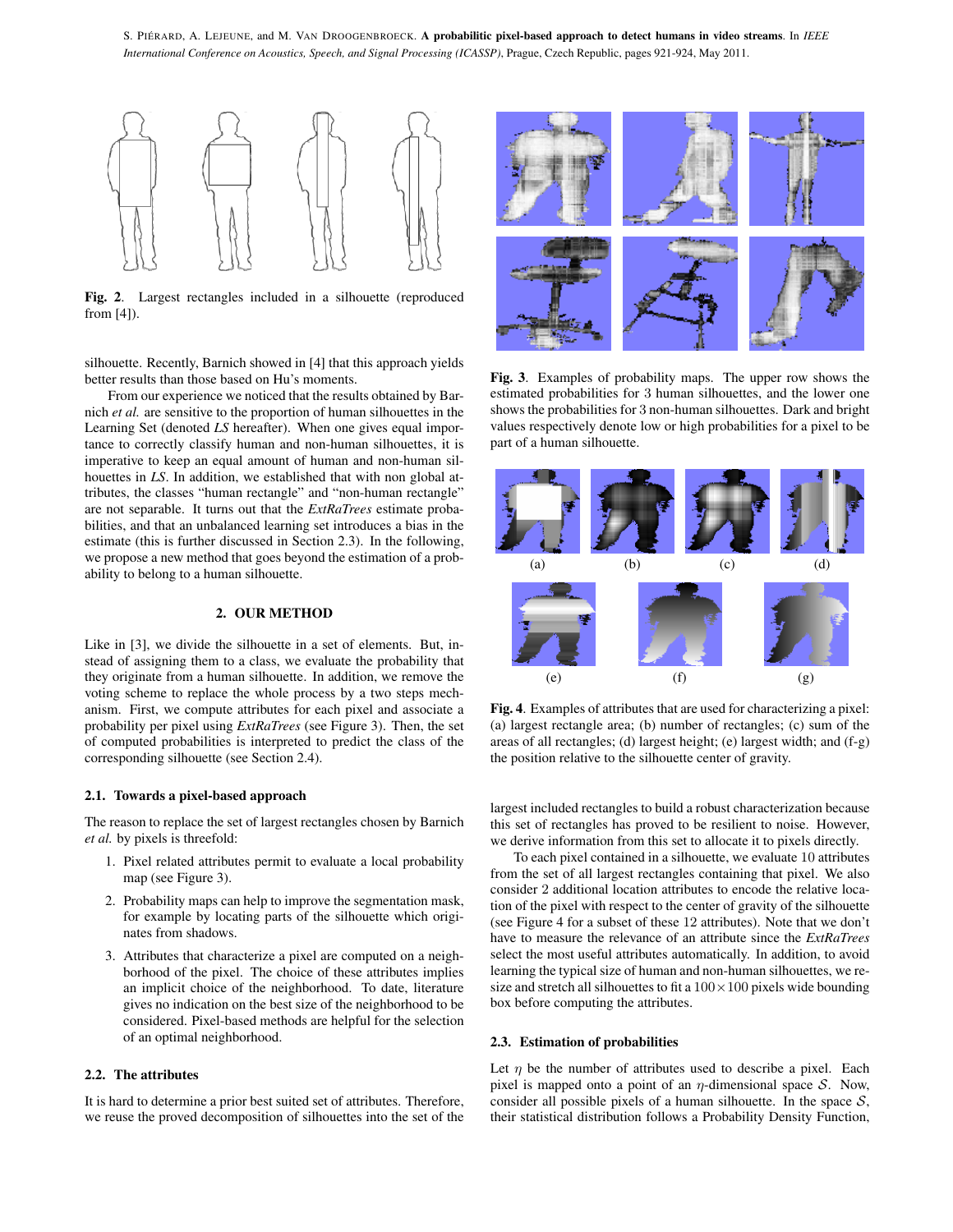denoted pdf hereafter,  $\rho_+$  (·). Likewise,  $\rho_-$  (·) is the pdf associated to pixels of the non-human class. Assume that the two classes occur at the same frequency. In this case, the probability of a pixel  $x$  to be part of a human silhouette (as shown in Figure 3) is given by

$$
p_{+}(x) = \frac{\rho_{+}(x)}{\rho_{+}(x) + \rho_{-}(x)}.
$$

The classification technique of *ExtRaTrees* compute several trees that can be combined to estimate  $p_{+}(x)$ . Let  $\Pi_{+}(x)$  be the proportion of trees voting for the human class. We propose the following estimator for  $p_+(x)$ 

$$
\widehat{p_{+}(x)} = \frac{n_{-}\Pi_{+}(x)}{n_{+} + (n_{-} - n_{+})\Pi_{+}(x)}
$$

where  $n_+$  and  $n_-\$  are respectively the total amount of human and non-human pixels in the *LS*. For commodity, we assign the labels  $+1$ and −1 respectively to the human and non-human classes. Following Bayes' decision rule, we select a class for a pixel  $x$  according to

$$
y(x) = sign\left(\widehat{p_+(x)} - \frac{1}{2}\right) = sign\left(\Pi_+(x) - \frac{n_+}{n_+ + n_-}\right).
$$

The probability for this decision to be correct is given by  $r(x) =$  $\frac{1}{2} + \left| \widehat{p_+(x)} - \frac{1}{2} \right|$ . Barnich did not consider the impact of  $n_+$  and  $n_-$  and used y  $(x) = \text{sign} (\Pi_+(x) - 0.5)$  instead.

# 2.4. The second step: classification of silhouettes

The advantage of probability maps with respect to a simple majority vote is that we can further enforce high probabilities with appropriate weights. Therefore we introduce the pixel dependent weights  $w(x) \geq 0$ . Let us denote the set of pixels used to characterize a silhouette s by  $\Psi(s)$ . We propose the following weighted decision rule for a silhouette s

$$
y(s) = sign \left( \frac{1}{|\Psi(s)|} \sum_{x \in \Psi(s)} y(x) w(x) + b \right),
$$

where  $b$  is a parameter that permits to move on the ROC curve. The last question is how we determine the weights. One could define the weighting function  $w(x)$  in terms of  $r(x)$ . However, in the following subsection, we show that the determination of  $y(s)$  is a linear classification problem, and that the optimal separating hyperplane is related to  $w(\cdot)$ . Subsequently,  $w(\cdot)$  can be learned automatically.

## *2.4.1. Silhouettes classification as a linear classification problem*

Let T be the number of trees used to compute  $\Pi_+(\cdot)$ . There are  $T +$ 1 possible values for  $\Pi_+(\cdot)$  since  $\Pi_+(\cdot) \in \left\{\frac{0}{T}, \frac{1}{T}, \dots, \frac{T-1}{T}, \frac{T}{T}\right\}$ . This is also true for  $y(\cdot)$ ,  $r(\cdot)$ , and  $w(\cdot)$  since they depend only on  $\Pi_+(\cdot).$ 

Let us denote  $\delta$  the Kronecker delta, and  $\bullet$  the scalar product. All the available information about a silhouette  $s$  can be represented as a vector S with  $T + 1$  dimensions which gives the proportion of pixels for each value of  $\Pi_+(\cdot)$ :

$$
S(j) = \frac{1}{|\Psi(s)|} \sum_{x \in \Psi(s)} \delta(j, T\Pi_+(x)) \quad \forall j \in \{0, 1, \dots, T\}.
$$

If we define a weighting vector W as  $W(T\Pi_{+}(x)) = y(x) w(x)$ , then y  $(s) = \text{sign}(S \bullet W + b)$ . In other words, the optimal weighting function  $w(\cdot)$  can be found by solving a linear classification problem.



Fig. 5. Three weighting vectors. The learning set contains 39% of human silhouettes.

#### *2.4.2. Three weighting functions*

In this paper, we compare the results obtained with three different weighting functions, shown in Figure 5. Note that the same ROC curves are obtained for W and  $\alpha W + \beta W_1$  where  $W_1(\cdot) = 1$ , if  $\alpha > 0$ . This explains why the vertical axes of Figure 5 are not graduated.

The weighting function of Barnich. [3] Barnich used a simple voting scheme by giving the same weight to all the elements, but he didn't take into account that  $n_+ \neq n_-$  in the learning set. However, we believe that his intention was to use

$$
w(x) = 1 \Leftrightarrow W(j) = \text{sign}\left(\frac{j}{T} - \frac{n_+}{n_+ + n_-}\right)
$$

This is referred to as "Barnich's modified weighting vector".

The weighting function of Marée. [9] Marée was also faced with the problem of taking a decision about the class of a composite object based on the classification results of several elementary objects, but in another context. He proposed to use a linearly increasing weighting vector:  $W(j) = j$ .

An automatically learned weighting function. The two previous weighting vectors were just two possible choices. So, we decided to use a machine learning algorithm to learn the weighting vector from *LS*. The algorithm we tried is the linear C-SVMs. The parameter C was chosen by cross-validation (5 folds) on *LS* to maximize accuracy. We found that the optimal value for  $C$  is 8, for an accuracy about 99.56%.

### 3. MATERIAL, METHODOLOGY AND RESULTS

## 3.1. Databases

We used the same learning and testing databases as Barnich *et al.* [3]. The *LS* and Test Set *TS* have statistical characteristics that slightly differ; this can be shown using the visual signature of databases introduced in [10]. This is common in practice and informative because it allows to evaluate the generalization ability.